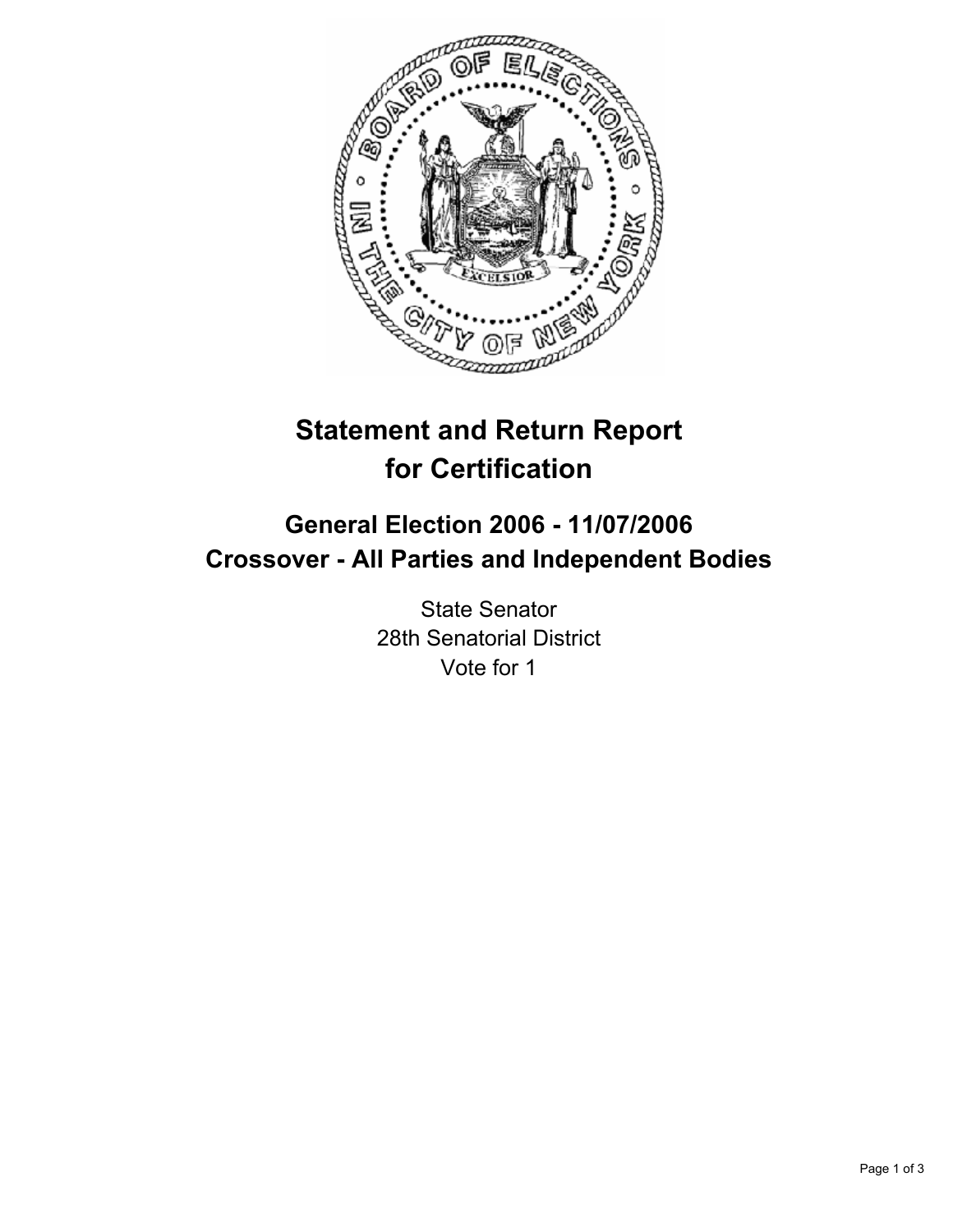

## **New York County**

| PUBLIC COUNTER                  | 19,815 |
|---------------------------------|--------|
| <b>EMERGENCY</b>                | 30     |
| ABSENTEE/MILITARY               | 329    |
| AFFIDAVIT                       | 611    |
| <b>Total Ballots</b>            | 20,925 |
| JOSE SERRANO (DEMOCRATIC)       | 14,177 |
| JOSE SERRANO (WORKING FAMILIES) | 984    |
| <b>GREG SMITH (WRITE-IN)</b>    |        |
| LEONARD MCNEIL (WRITE-IN)       |        |
| <b>Total Votes</b>              | 15,163 |
| Unrecorded                      | 5.762  |

### **Bronx County**

| PUBLIC COUNTER                  | 21,737 |
|---------------------------------|--------|
| <b>EMERGENCY</b>                | 16     |
| ABSENTEE/MILITARY               | 260    |
| AFFIDAVIT                       | 500    |
| <b>Total Ballots</b>            | 22,560 |
| JOSE SERRANO (DEMOCRATIC)       | 15,574 |
| JOSE SERRANO (WORKING FAMILIES) | 907    |
| <b>Total Votes</b>              | 16,481 |
| Unrecorded                      | 6.079  |